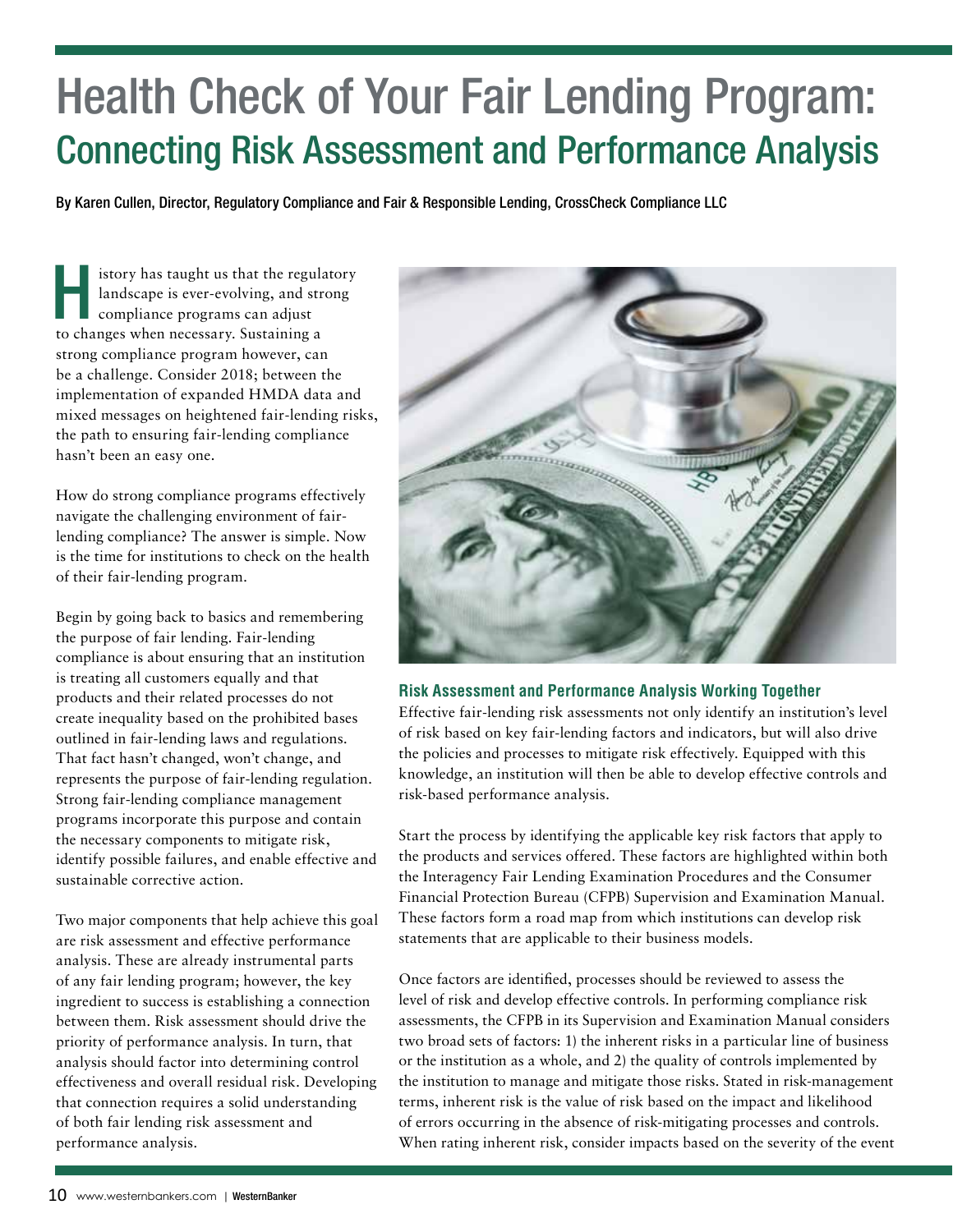When creating risk factors and indicators, pay attention to the fair lending indicators within the *Interagency Fair Lending Examination Procedures* that are marked with an asterisk ("\*"), which identifies flags that are viewed by the regulators as indicators that the risk is present and not well controlled.

in terms of market share, customer base, regulatory or legal impacts, and the extensiveness of required corrective action. Product design, systems, number of customers, and prior occurrence should influence the likelihood that the error will recur. Once inherent risk is identified and scored, controls can be developed or revised with the appropriate focus and strength.

Residual risk is what remains after considering the developed controls. It is at this stage that the key-risk indicators can be used as a measurement of control effectiveness and can contribute to the overall residual-risk calculation.

These indicators should be considered not only for the development of performance analysis but also for the relationship of that analysis to the overall level of risk. Performance analysis is often completed in a vacuum with no alignment to other fair-lending program elements. If performance analysis indicates a disparity, then the adequacy of controls should be reviewed, and adjustments to both inherent and residual risk ratings should be made. Solid understanding of what the data is representing is essential to successfully considering the results as a key-risk indicator.

Performance analysis is a valuable tool in creating an awareness of how, where, and to whom an institution is lending; however, when done

CONTINUED ON PAGE 12

# Thinking Forward. Building Futures.

To learn more about PCBS or to apply to the program, call 425-278-0250 or visit www.thePCBS.org

AVOID THE WOILLIST

> **Session Dates:** August 25 – September 6, 2019

**Location:** University of Washington, Seattle, WA

PCBS admits students of any race, color, sexual orientation and national or ethnic origin.

### **PCBS Pacific Coast Banking School**

The Premier National Graduate School of Banking<sup>TM</sup>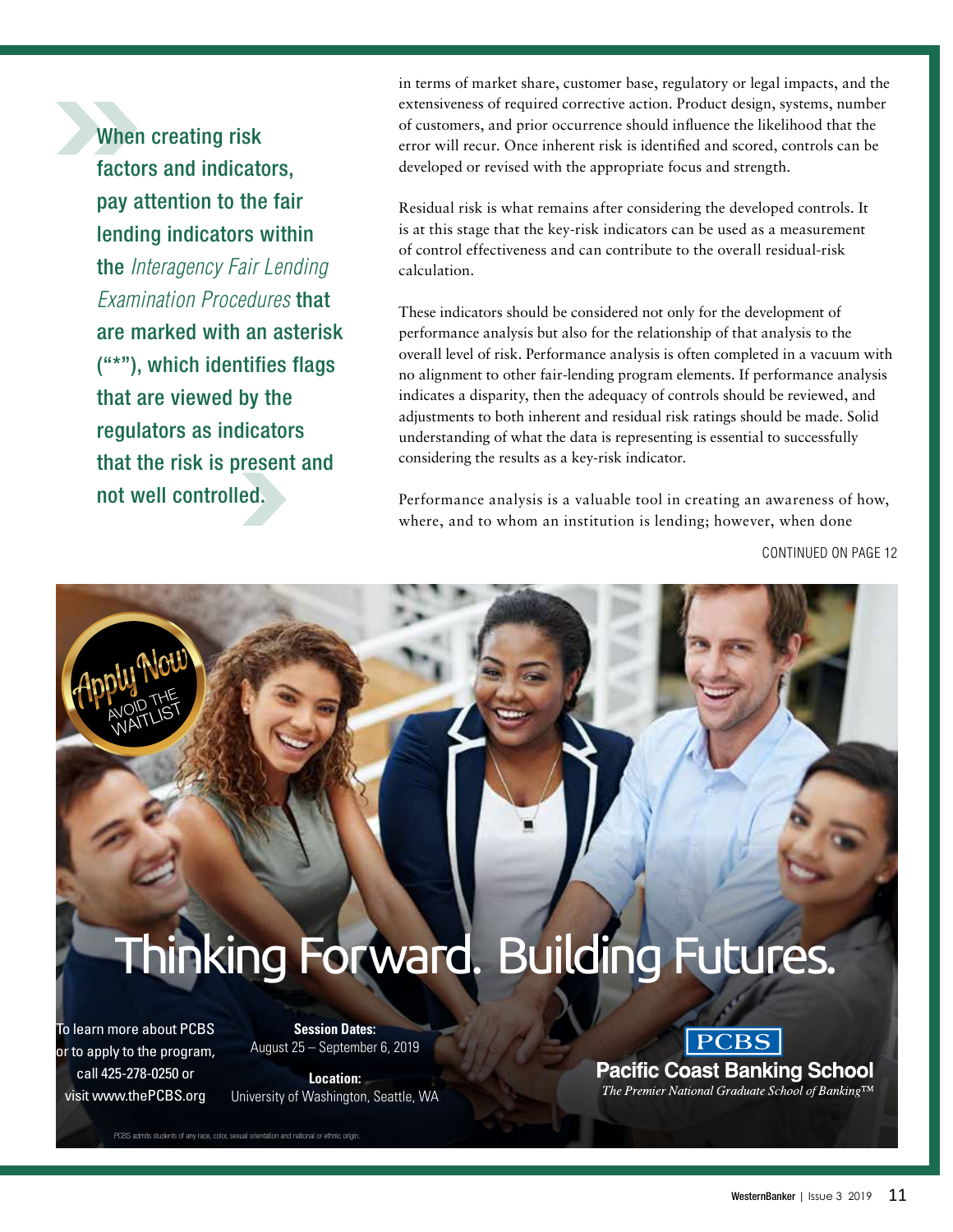It is important to note that the number of exceptions should not be high enough to affect the results of performance data analysis. If results are affected, then corrective action will be necessary and exception policies should be reviewed.

#### CONTINUED FROM PAGE 11

incorrectly, it can create more risk. Performance analysis utilizes statistical models to provide an understanding of when an actual disparity has occurred, thereby affecting fair lending risk. Regression analysis, which allows examination of the influence of one or more independent variables (credit or loan attributes), should be used if a sufficient number of transactions exist and when it is warranted by statistically significant disparities. The regression should be focused on only those disparities. If the regression analysis suggests areas of concern, a comparative file review would be the next step. The comparative file review will help identify why a difference in outcomes occurred for similarly situated applicants. Each time performance is analyzed, the institution should revisit the risk assessment and adjust the assigned risk ratings based on performance analysis results. Each institution must develop its own risk appetite to determine how and when the performance results will affect both inherent

and residual risk measurements. Identified issues requiring corrective action should weigh heavily on both the impact and likelihood of a risk until the issue is resolved.

Additional performance analysis should also be completed on exception data. Institutions should create exception percentages that are within their developed risk tolerance. Timely reviews of this data can make it possible for an institution to ensure exceptions remain within risk tolerance and can also help them to understand exception trends and determine when additional review is necessary.

It is important to remember that performance analysis should be occurring in all aspects of the lending process, including origination and servicing activities. By aligning the process to identified risks, an institution can develop a stronger understanding of performance results, which then enables it to create focused reviews and, when necessary, institute effective corrective action.